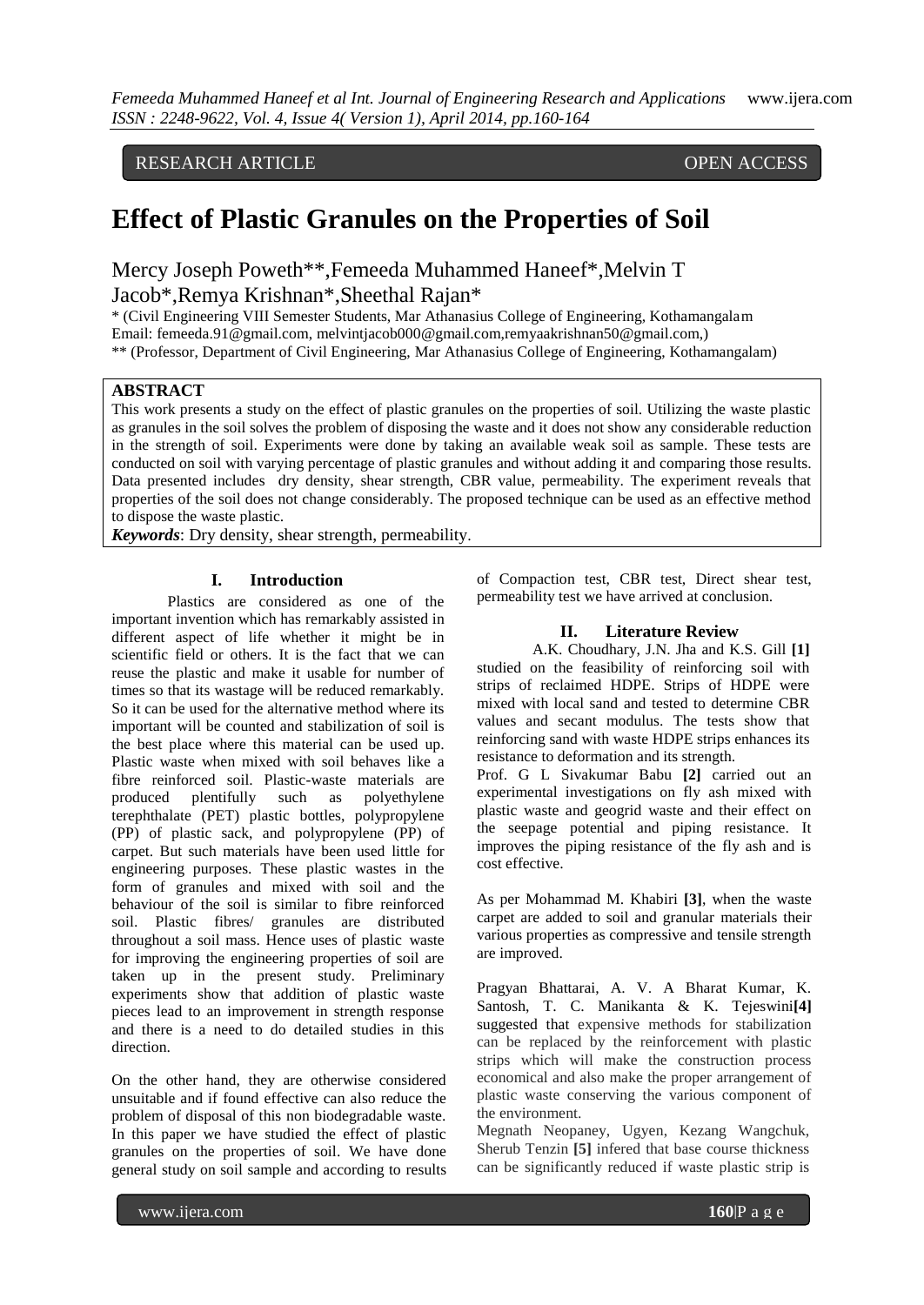used as soil stabilizing agent for sub-grade material. They got the optimum result when 0.5% is added to it.

According to E.I. Atuanya, W.T. Aborisade and N.A. Nwogu**[6],** the result of the physico-chemical parameters of the soil revealed that the addition of plastic granules to the soil resulted to increase in the bulk density of the soil.

According to Muntohar, A. S**[7]** , the clay soil was stabilized with lime and rice husk ash mixtures. The effect of the fiber length and content on the compressive and split tensile strength was investigated.

Priti Mishra, Jha Ajachi R.B., Mohnish Satrawala, Harsh Amin**[8]**, analysed that the fiber inclusion changes the behavior of waste recycled product from brittle to ductile. The ratio of split tensile strength and unconfined compressive strength increases with increase in fiber content.

# **III. Methodology and Materials**

The main purpose of the project was to evaluate the effect on the soil properties due to the addition of

plastic granules. Mainly the study was concentrated on the strength property. Waste plastic which is being converted into plastic granules was taken in different percentage by weight of the soil for the experimental studies.

# 3.1 SOIL

Locally available weak soil was used in this study having the following properties.

| <b>PROPERTY</b>   | <b>VALUE</b>                          |
|-------------------|---------------------------------------|
| Specific gravity  | 2.5                                   |
| Moisture content  | 23.2 %                                |
| Permeability      | $3.48 \text{ X} 10^{-4} \text{ cm/s}$ |
| Liquid limit      | 31.69 %                               |
| Dry density       | 1.45 $g/cm^3$                         |
| Coefficient<br>of | $0.370 \,\mathrm{mm}^2/\mathrm{s}$    |
| consolidation     |                                       |
| Compression index | 0.17                                  |
| D10, D30, D60     | 39µ, 85µ, 150.5µ                      |

**TABLE 1 Basic properties of soil**



**Fig 1. Grain size distribution**  From the graph, we can say that %gravel=

#### 3.2 PLASTIC

The waste plastic strips used in the present study were purchased from an industry, which converts the waste plastic cheaply into granules for the manufacturing of bottles etc. The plastic granules have specific gravity about  $0.91 - 0.96$ . It has a dimension of 3mm x 2mm.

# **IV. Experimental Work**

The basic properties of the clay were determined. The experiments are conducted by using soil without plastic and with plastic granules in varying percentage. The percentage of plastic were taken are 0.25%, 0.5% and 0.75%. The results were compared among themselves.

### 4.1 PROCTOR'S COMPACTION TEST

The optimum moisture content and the maximum dry density of the soil samples for various percentage of plastic granules (0%,0.25%,0.5%and 0.75%) were determined by performing the Standard Proctor's test. The dry density was determined and plotted against the corresponding water content to find the optimum moisture content and the corresponding maximum dry density. The values of OMC and MDD of various %of plastic granules are tabulated in Table 2

**TABLE 2. Proctor's Test**

| plastic<br>$\%$<br>granules added<br>to soil | OMC $( %)$ | Max<br>dry<br>density $(g/cc)$ |  |  |
|----------------------------------------------|------------|--------------------------------|--|--|
|                                              | 17.9       | 1.68                           |  |  |
| 0.25                                         | 13.9       | 1.8                            |  |  |
| 0.5                                          | 19.2       | 1.64                           |  |  |
| 0.75                                         | 16.5       | 1.66                           |  |  |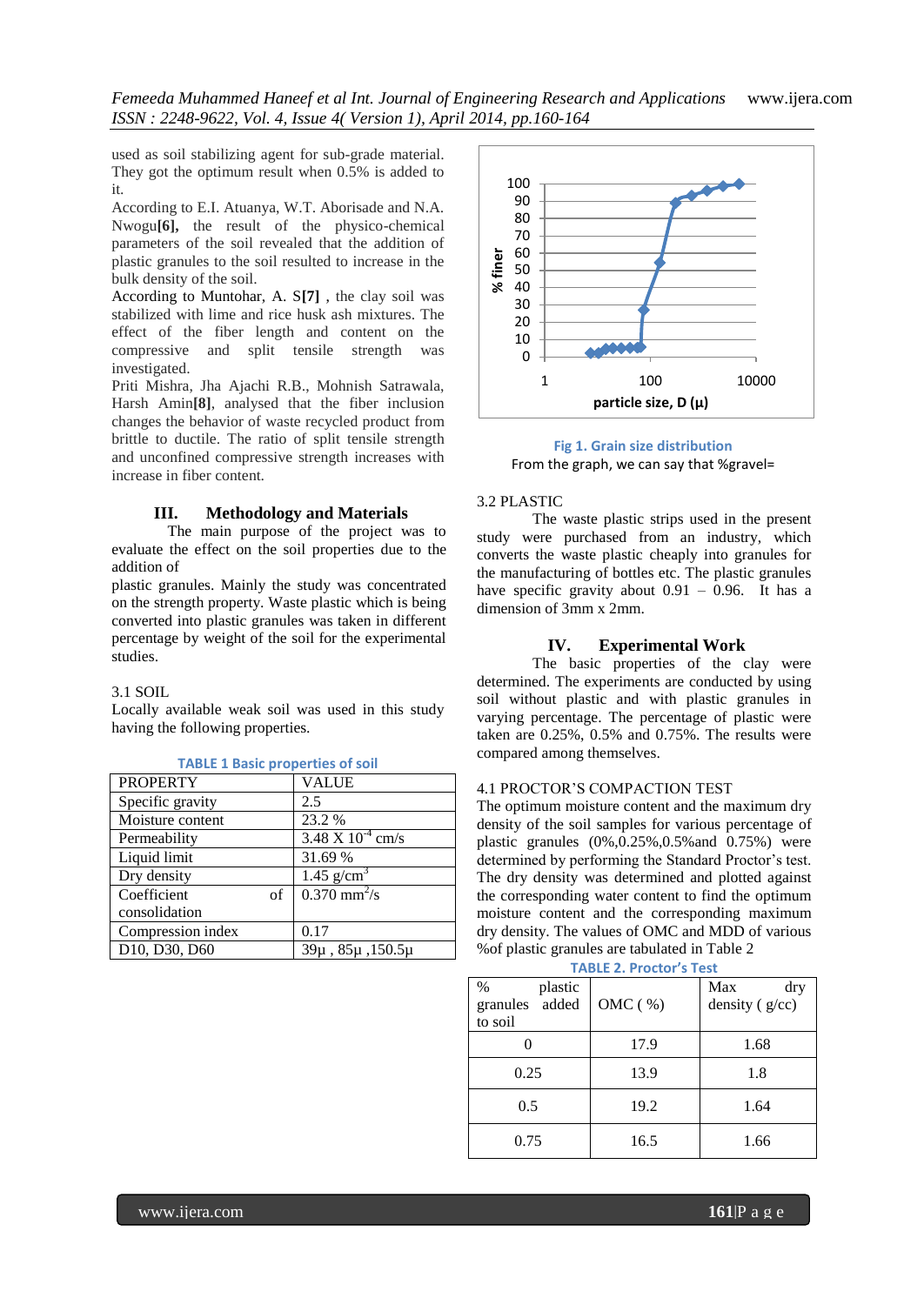*Femeeda Muhammed Haneef et al Int. Journal of Engineering Research and Applications* www.ijera.com *ISSN : 2248-9622, Vol. 4, Issue 4( Version 1), April 2014, pp.160-164*



**Fig 2 Max dry density Vs % plastic**

Figure 2 shows that the maximum dry density obtained when 0.25% plastic was added into the soil. The MDD corresponding to 0.5% and 0.75% are slightly less than that of the soil without plastic



# **Fig 3 OMC Vs % plastic**

The figure 3 shows the variation of optimum moisture content with % of plastic added. It shows that OMC corresponding to 0.25% is much less than that of the OMC for the soil without plastic.

#### 4.2 CALIFORNIA BEARING RATIO TEST

California Bearing Ratio test is one of the most commonly used method to evaluate the strength of sub grade soil for the design of pavement thickness. The CBR value of the soil samples for various percentages of plastic granules were determined. From the load penetration curve, the CBR value corresponding to the 2.5 mm and 5mm penetration was determined. The CBR value corresponding to these penetrations for different percentage of plastic are shown in the table below.

| <b>TABLE 3. CBR value.</b> |                   |  |             |  |  |  |
|----------------------------|-------------------|--|-------------|--|--|--|
| % of plastic               | <b>CBR</b><br>for |  | CBR for 5mm |  |  |  |
| granules                   | 2.5 <sub>mm</sub> |  | penetration |  |  |  |
|                            | penetration       |  |             |  |  |  |
|                            | 19.7              |  | 18.68       |  |  |  |
| 0.25                       | 17.51             |  | 17.08       |  |  |  |
| 0.5                        | 10.76             |  | 11.435      |  |  |  |
| 0.75                       | 18.17             |  | 17.51       |  |  |  |

Figure 4 shows that, there is no considerable change in the CBR value for 0.25% plastic from soils without plastic. But there is a decrease in the CBR value for soil with 0.5% plastic.



#### **Fig 4 CBR value Vs % of plastic**

#### 4.3 DIRECT SHEAR TEST

The test was conducted on the soil sample with various percentage of plastic granules( $0\%, 0.25\%, 0.5\%$  and  $0.75\%$ ). The values of cohesion and angles of internal friction for various percentage of plastic are tabulated in Table 4.

**TABLE 4 Direct Shear test**

| of<br>$\%$ | Cohesion                            | Angle of   | Maximum            |  |
|------------|-------------------------------------|------------|--------------------|--|
| plastic    | $\frac{\text{kg/cm}^2}{\text{m}^2}$ | internal   | shear              |  |
| added      |                                     | friction ( | stress $(kg/cm^2)$ |  |
|            |                                     | 0          |                    |  |
|            | 0.1                                 | 21.61      | 0.439              |  |
| 0.25       | 0.05                                | 21.03      | 0.515              |  |
| 0.5        | 0.03                                | 28.07      | 0.456              |  |
| 0.75       | 0.02                                | 22.44      | 0.413              |  |

The figure 5, 6 and 7 show the variation of Cohesion, angle of internal friction and Maximum shear stress for various percentage of plastic.

### www.ijera.com **162**|P a g e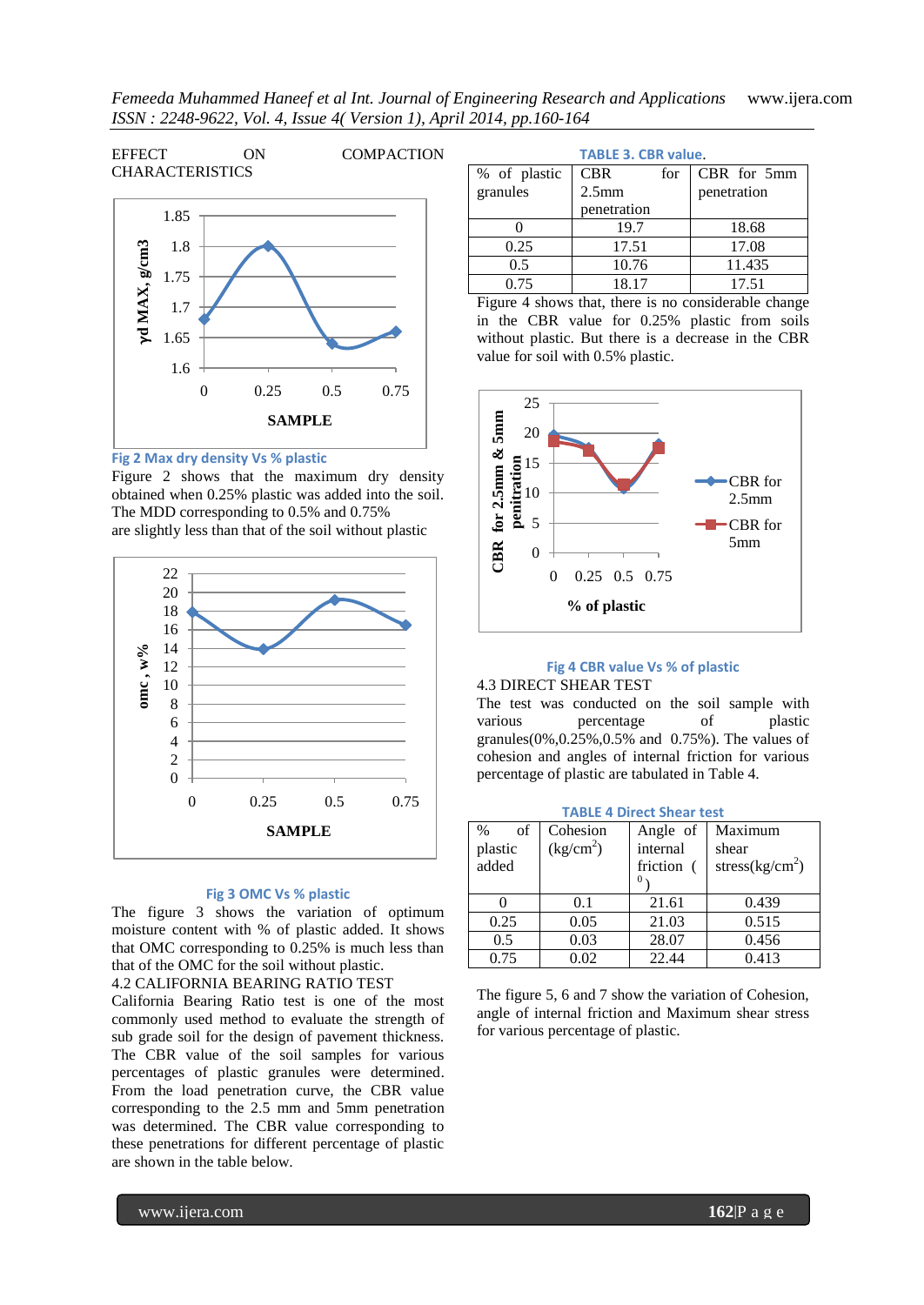*Femeeda Muhammed Haneef et al Int. Journal of Engineering Research and Applications* www.ijera.com *ISSN : 2248-9622, Vol. 4, Issue 4( Version 1), April 2014, pp.160-164*



**Fig 6 angle of internal friction Vs %of plastic** Figure shows that the maximum shear stress is for the soil with 0.25 % of plastic content.





The property of a soil, which permits the flow of water through it, is called permeability. In other words, permeability is the ease with which water can flow through it. In this test, the soil without plastic granules is a little permeable and soil with varying plastic is not at all permeable. During the test, water did not flow through the soil specimen containing varying percentage of plastic granules.

### **V. Conclusion**

The effect of plastic granules on soil samples were studied by conducting tests with various percentages of plastic granules and the following conclusions were drawn.

- Max dry density is obtained when 0.25% plastic was added in to the soil and OMC corresponding to 0.25% is less than that of soil without plastic.
- CBR value decreased when 0.5% of plastic is added. It is increased when 0.75% of plastic is added.
- The shear stress is maximum when 0.25% of plastic is added.
- The plastic should be uniformily mixed with soil for an effective result.

Even though this method is not much effective in stabilization; it can be used as an effective method in disposing waste plastic materials.

# **Reference**

- [1] A.K. Choudhary, J.N. Jha and K.S. Gill, A Study On CBR Behavior Of Waste Plastic Strip Reinforced Soil, *Emirates Journal for Engineering Research*, 15 (1), 51-57 (2010).
- [2] Prof. G L Sivakumar Babu, Laboratory shear strength studies of Soil admixed with Plastic waste, CiSTUP Indian Institute of Science.
- [3] Mohammad M. Khabiri, The Influence of Waste Carpet on the Structural Soil Characteristics in Pavement Granular Layer, *The international journal published by the Thai Society of Higher Education Institutes on Environment,* 2011, 38 – 48.
- [4] Pragyan Bhattarai, A. V. A Bharat Kumar, K. Santosh, T. C. Manikanta & K. Tejeswini, Engineering Behavior Of Soil Reinforced With Plastic Strips, *International Journal of Civil, Structural, Environmental and Infrastructure Engineering Research and Development* (IJCSEIERD) ISSN 2249-6866 Vol. 3, Issue 2, Jun 2013, 83-88
- [5] Megnath Neopaney, Ugyen, Kezang Wangchuk, Sherub Tenzin, Stabilization of Soil by Using Plastic Wastes*, International Journal of Emerging trends in Engineering and Development, ISSN 2249-6149 Issue 2, Vol.2 (March-2012)*
- [6] E.I. Atuanya, W.T. Aborisade and N.A. Nwogu, Impact of Plastic Enriched Composting on Soil Structure, Fertility and

www.ijera.com **163**|P a g e